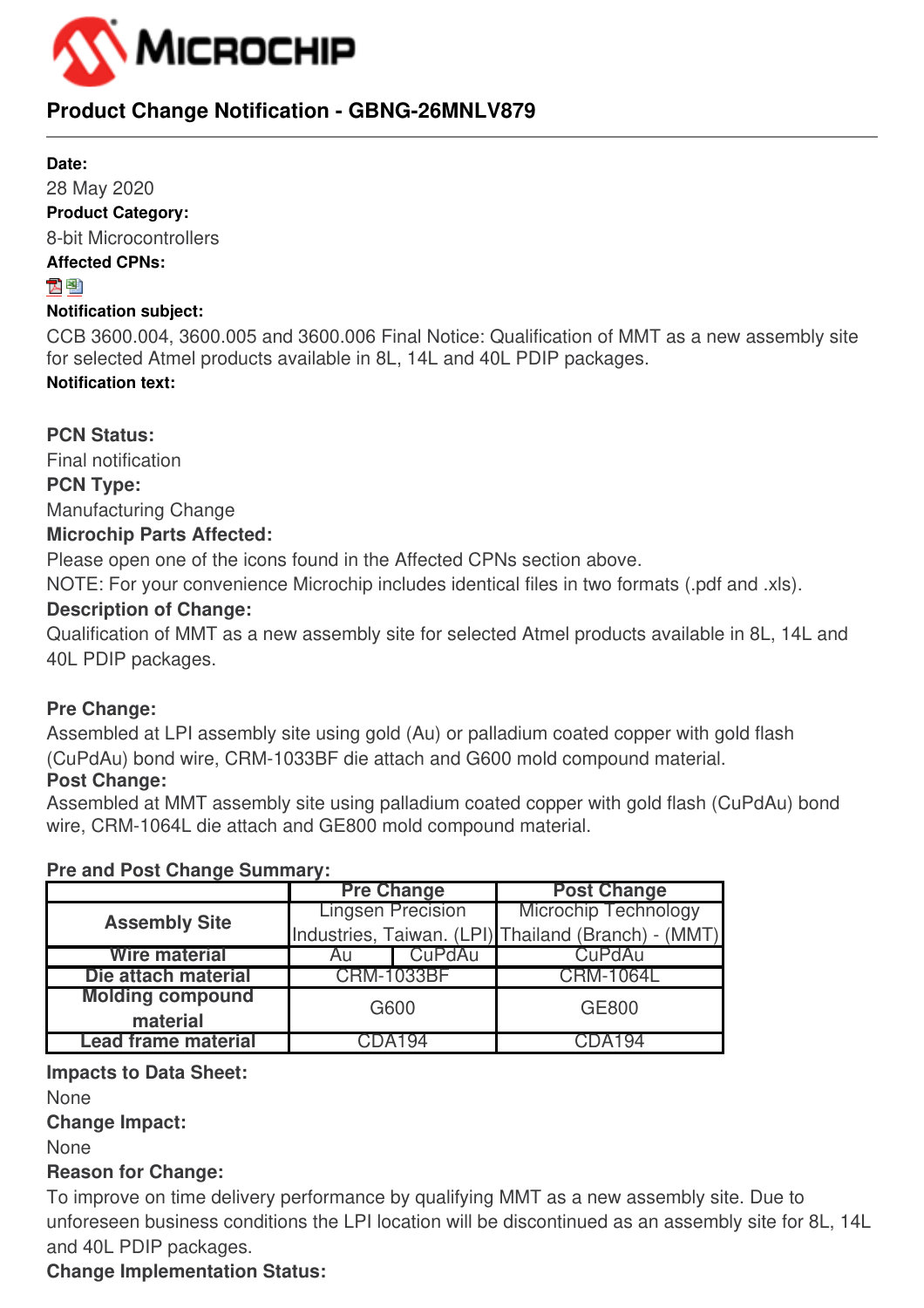

#### In Progress **Estimated First Ship Date:**

June 15, 2020 (date code: 2025)

NOTE: Please be advised that after the estimated first ship date customers may receive pre and post change parts.

## **Time Table Summary:**

|                                         | <b>May 2020</b> |   |    |  | <b>June 2020</b> |    |    |    |    |  |
|-----------------------------------------|-----------------|---|----|--|------------------|----|----|----|----|--|
| Workweek                                | 18              | 9 | 20 |  | 22               | 23 | 24 | 25 | 26 |  |
| <b>Qual Report Availability</b>         |                 |   |    |  |                  |    |    |    |    |  |
| <b>Final PCN Issue Date</b>             |                 |   |    |  |                  |    |    |    |    |  |
| <b>Estimated Implementation</b><br>Date |                 |   |    |  |                  |    |    |    |    |  |

## **Method to Identify Change:**

Traceability code

## **Qualification Report:**

Please open the attachments included with this PCN labeled as PCN # Qual Report.

## **Revision History:**

**May 28, 2020:** Issued final notification. Attached the qualification report.

The change described in this PCN does not alter Microchip's current regulatory compliance regarding the material content of the applicable products.

## **Attachment(s):**

[PCN\\_GBNG-26MNLV879\\_Qual\\_Report.pdf](https://www.microchip.com/mymicrochip/NotificationDetails.aspx?id=14290&file=PCN_GBNG-26MNLV879_Qual_Report.pdf)

Please contact your local [Microchip sales office](http://www.microchip.com/distributors/SalesHome.aspx) with questions or concerns regarding this notification.

## **Terms and Conditions:**

If you wish to receive Microchip PCNs via email please register for our PCN email service at our [PCN home page](http://www.microchip.com/pcn) select register then fill in the required fields. You will find instructions about registering for Microchips PCN email service in the [PCN FAQ](http://www.microchip.com/pcn/faqs) section.

If you wish to change your PCN profile, including opt out, please go to the [PCN home page](http://www.microchip.com/pcn) select login and sign into your myMicrochip account. Select a profile option from the left navigation bar and make the applicable selections.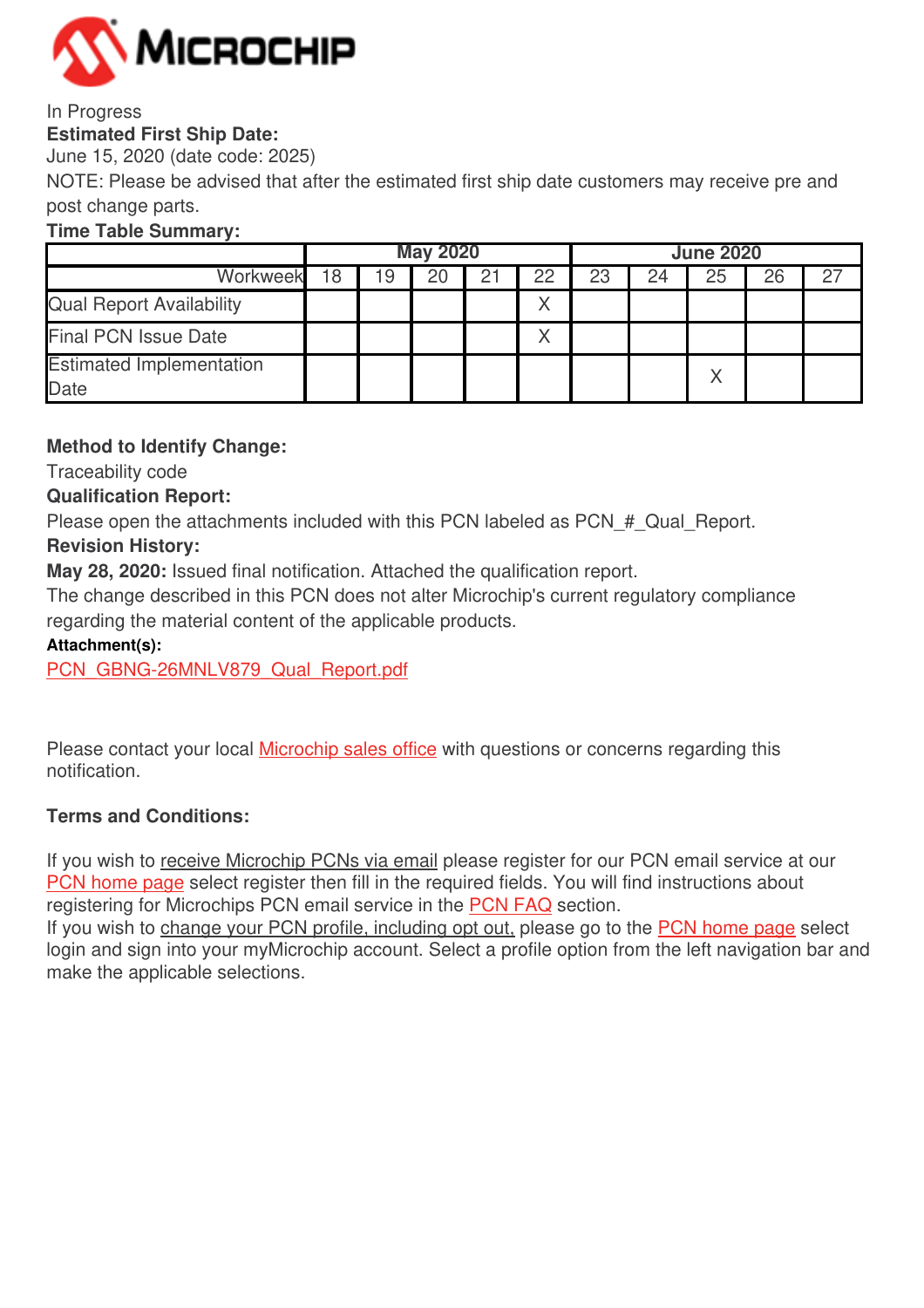GBNG-26MNLV879 - CCB 3600.004, 3600.005 and 3600.006 Final Notice: Qualification of MMT as a new assembly site for selected Atmel products available in 8L, 14L and 40L PDIP packages.

Affected Catalog Part Numbers (CPN)

ATMEGA324A-PU ATMEGA324PA-PU ATMEGA324PA-PN ATTINY13A-PU ATMEGA32A-PU ATMEGA32A-PN ATTINY44A-PU ATTINY24A-PU ATMEGA164A-PU ATMEGA164PA-PU ATMEGA644A-PU ATMEGA644PA-PU ATTINY84A-PU ATTINY13-20PU ATTINY13V-10PU ATTINY13V-10PQ ATTINY85-20PU ATTINY85V-10PU AT89S8253-24PU ATMEGA16-16PU ATMEGA16-16PUA6 ATMEGA8515-16PU ATMEGA8515L-8PU ATMEGA8535-16PU ATMEGA8535L-8PU ATMEGA32-16PU ATMEGA32-16PUA3 ATMEGA32L-8PU ATMEGA162-16PU ATMEGA162V-8PU AT89LP213-20PU AT89LP214-20PU ATTINY84V-10PU ATTINY84-20PU ATMEGA644-20PU ATMEGA644V-10PU ATMEGA164P-20PU ATMEGA164PV-10PU ATMEGA164P-20PQ ATMEGA164PV-10PQ ATMEGA324P-20PU ATMEGA324PV-10PU ATTINY45-20PU ATTINY45V-10PU ATTINY44-20PU ATTINY44V-10PU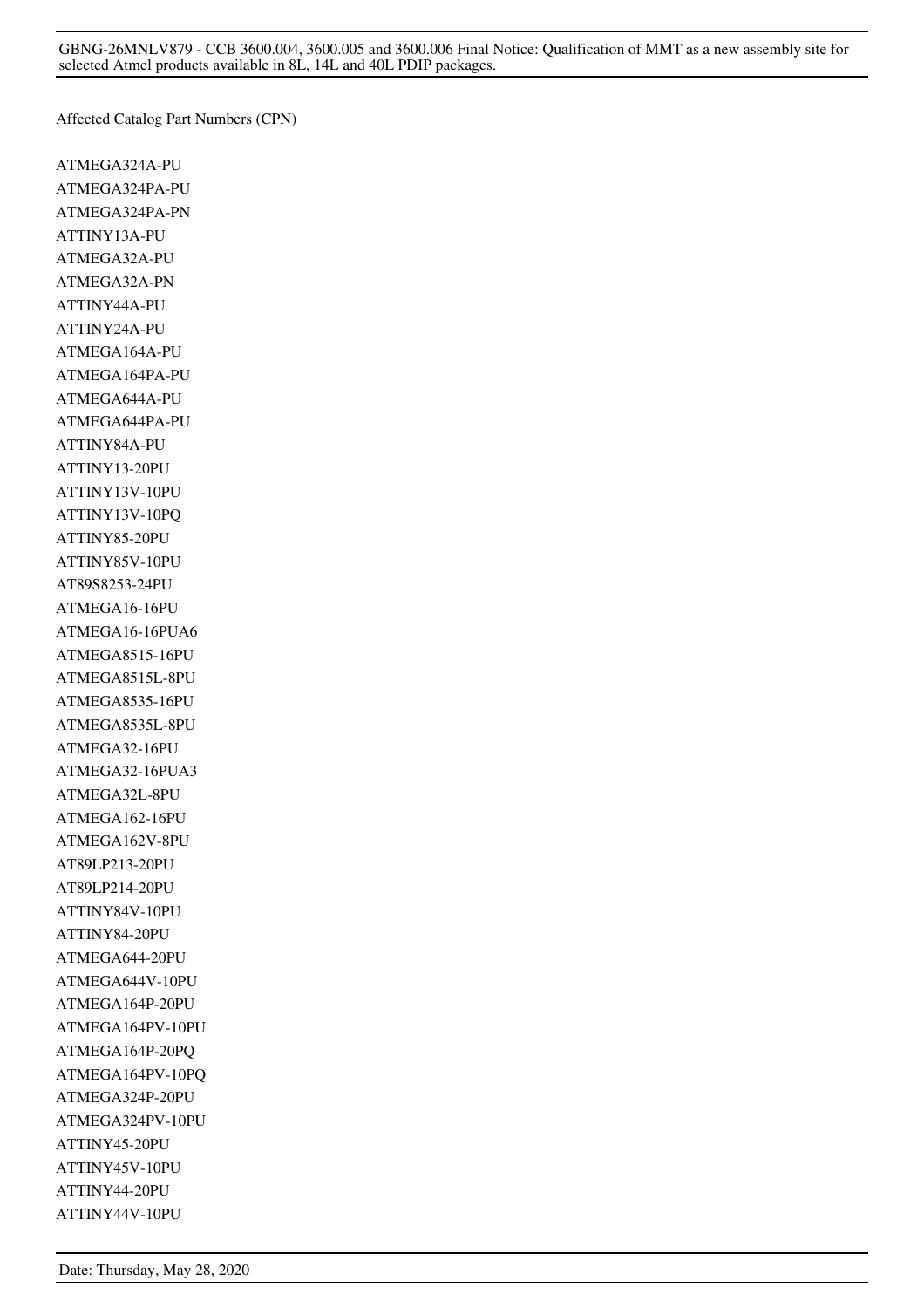GBNG-26MNLV879 - CCB 3600.004, 3600.005 and 3600.006 Final Notice: Qualification of MMT as a new assembly site for selected Atmel products available in 8L, 14L and 40L PDIP packages.

ATTINY25-20PU ATTINY25V-10PU ATTINY24-20PU ATTINY24V-10PU ATMEGA644P-20PU ATMEGA644PV-10PU ATMEGA644PV-10PQ ATMEGA644P-20PQ AT89LP51-20PU AT89LP52-20PU AT89LP3240-20PU AT89LP6440-20PU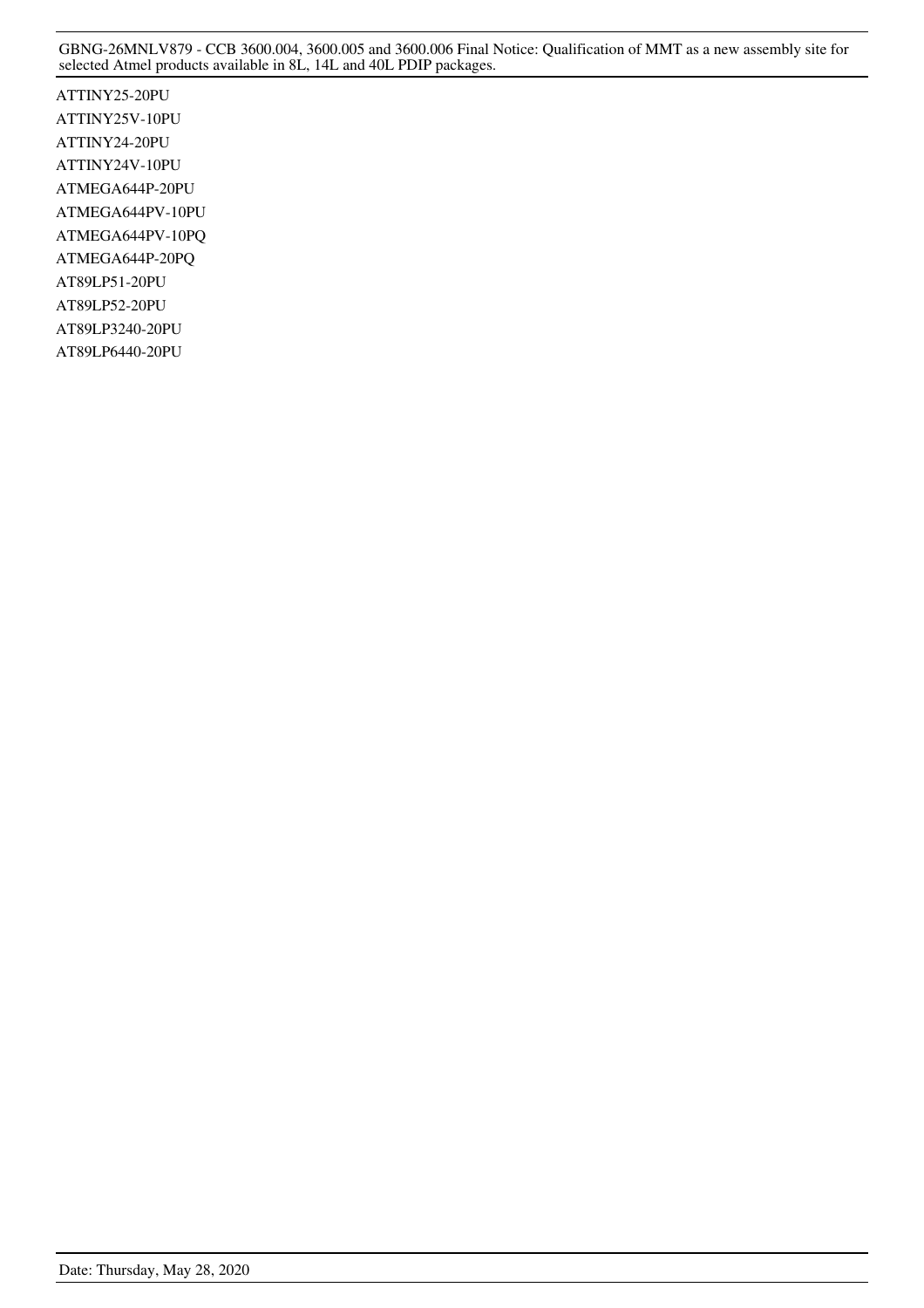

# **QUALIFICATION REPORT SUMMARY**

RELIABILITY LABORATORY

## **PCN #: GBNG-26MNLV879**

**Date October 28, 2019** 

**Qualification of MMT as a new assembly site for selected Atmel products available in 40L PDIP package. The selected products available in 8L and 14L PDIP packages will qualify by similarity (QBS).**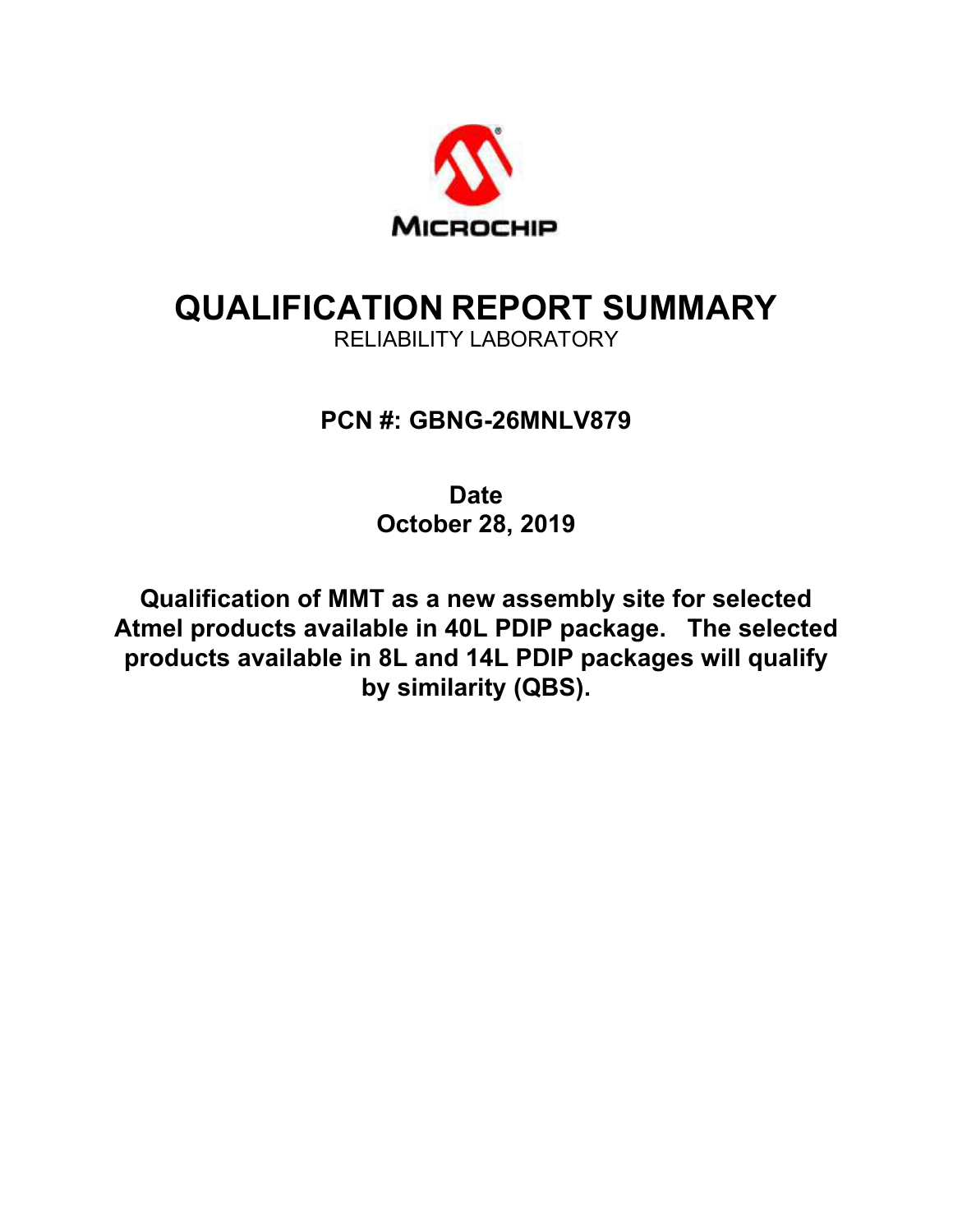

## **PACKAGE QUALIFICATION REPORT**

#### **Purpose: Qualification of MMT as a new assembly site for selected Atmel products available in 40L PDIP package. The selected products available in 8L and 14L PDIP packages will qualify by similarity (QBS).**

| <b>CN</b>          | ES303598                           |
|--------------------|------------------------------------|
| <b>QUAL ID</b>     | Q19095 Rev. A                      |
| <b>MP CODE</b>     | 354527S2XA01                       |
| Part No.           | ATMEGA1284P-PU                     |
| <b>Bonding No.</b> | BDM-001967 Rev. A                  |
| CCB No.            | 3600, 3600.004, 3600.005, 3600.006 |

#### **Package**

| <b>Type</b>                | 40L PDIP         |
|----------------------------|------------------|
| Package size               | 600 mils         |
| <u>Lead Frame</u>          |                  |
| Paddle size                | 260 x 266 mils   |
| <b>Material</b>            | CDA194           |
| <b>Surface</b>             | Ag Spot Plated   |
| <b>Process</b>             | Stamped          |
| <b>Lead Lock</b>           | Yes              |
| <b>Part Number</b>         | 10104004         |
| Die attach material        |                  |
| Epoxy                      | CRM-1064L        |
| Wire                       | CuPdAu           |
| <b>Mold Compound</b>       | GE800            |
| <b>Plating Composition</b> | <b>Matte Tin</b> |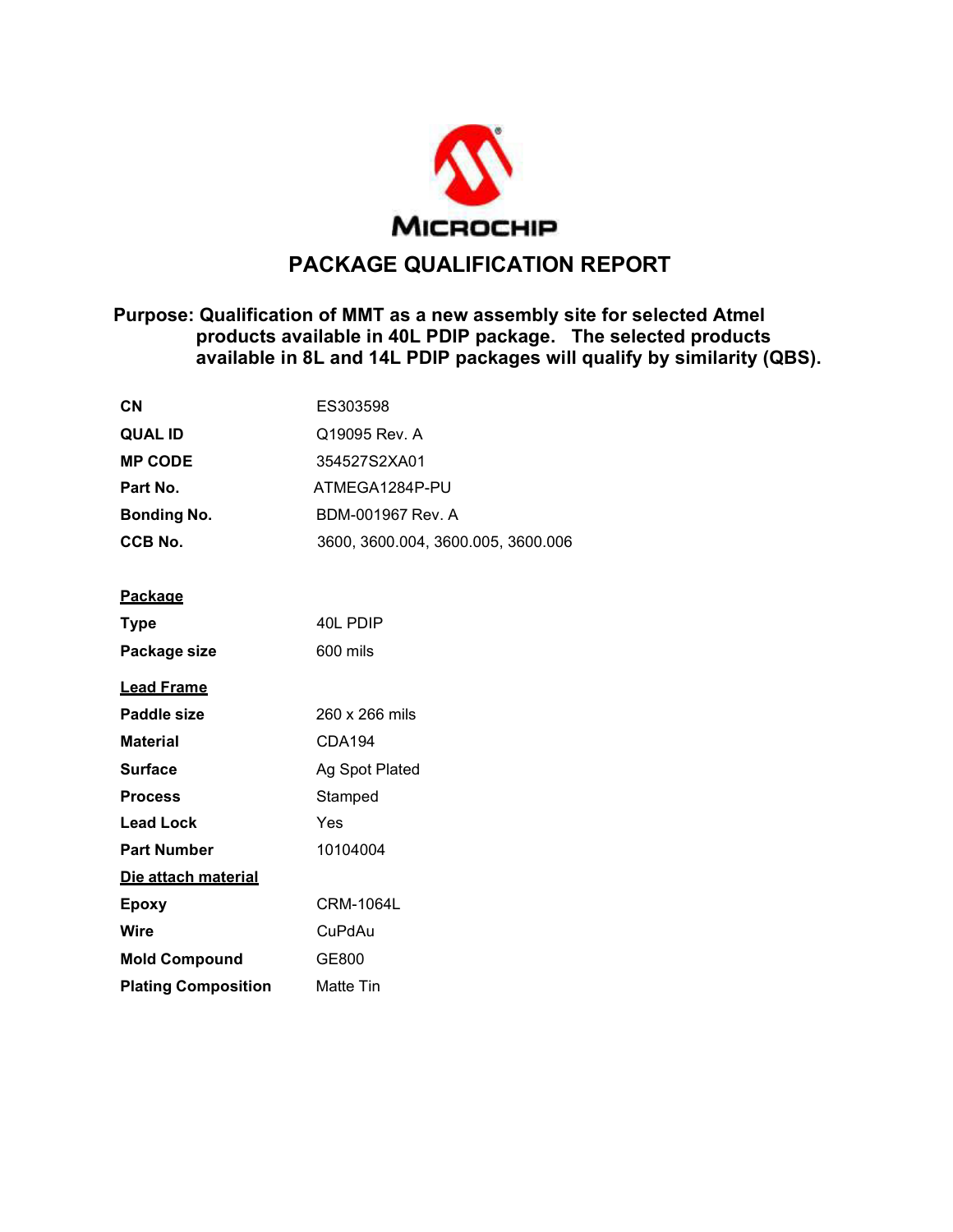

 **Manufacturing Information** 

| <b>Assembly Lot No.</b> | Wafer Lot No.     | Date Code |
|-------------------------|-------------------|-----------|
| MMT-201101010.000       | MCSO519496553.210 | 1924EPS   |
| MMT-201101013.000       | MCSO519496553.210 | 1924ERS   |
| MMT-201101391.000       | MCSO519496553.210 | 1924H10   |

**Result X** Pass Fail

40L PDIP (.600") assembled by MMT pass reliability test per QCI-39000.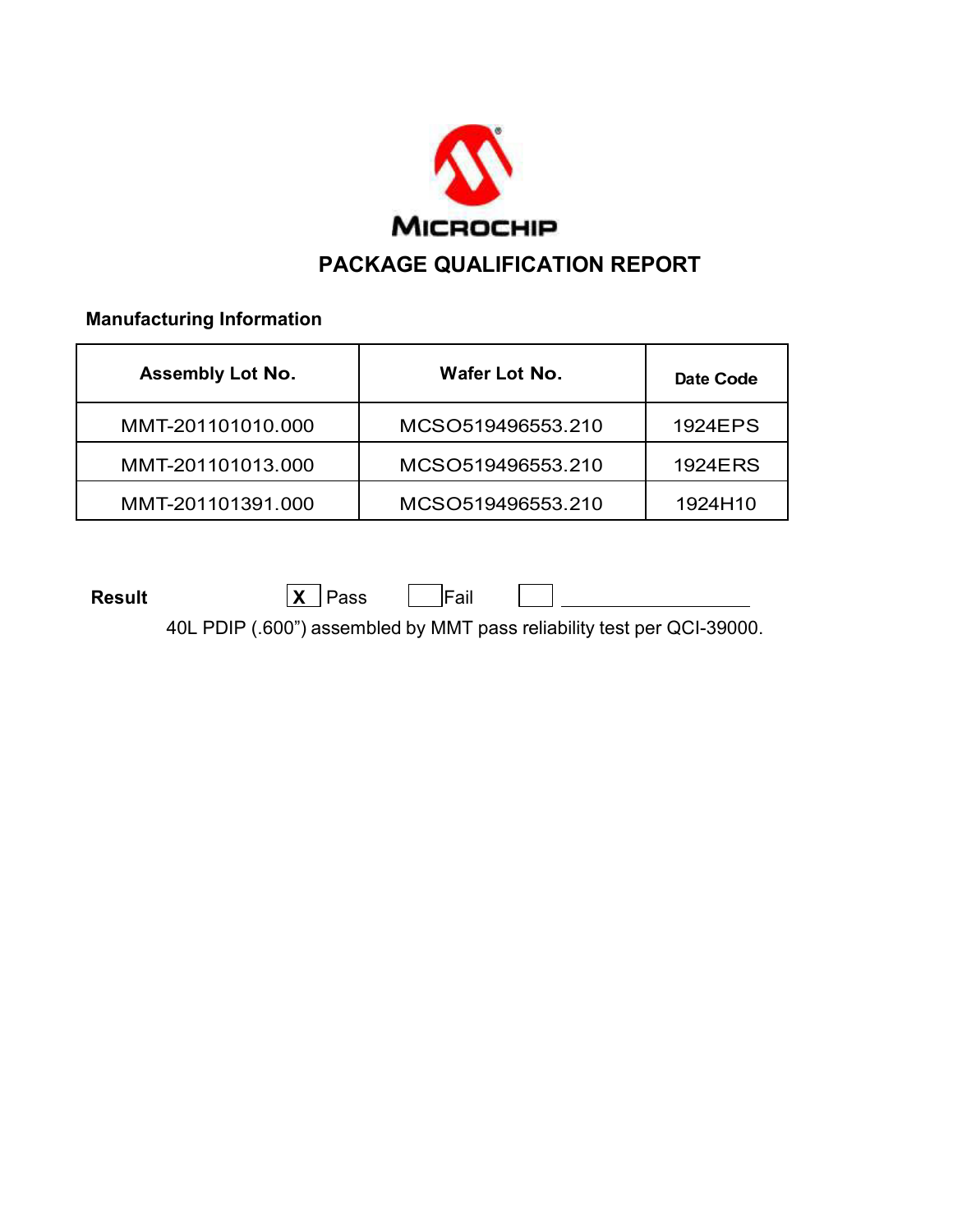| PACKAGE QUALIFICATION REPORT      |                                                                                                                                                                               |                     |                |       |      |                        |  |
|-----------------------------------|-------------------------------------------------------------------------------------------------------------------------------------------------------------------------------|---------------------|----------------|-------|------|------------------------|--|
| <b>Test Number</b><br>(Reference) | <b>Test Condition</b>                                                                                                                                                         | Standard/<br>Method | Qty.<br>(Acc.) |       |      | Def/SS. Result Remarks |  |
| <b>Electrical Test</b>            | Electrical Test:+25°C and 85°C<br>System: J750                                                                                                                                | JESD22-<br>A113     | 693(0)         | 693   |      | <b>Good Devices</b>    |  |
|                                   | <b>Stress Condition:</b><br>-65°C to +150°C, 500 Cycles<br>System: TABAI ESPEC TSA-70H<br>Inspection: External crack inspection all units<br>under 40X Optical magnification  | JESD22-<br>A104     |                | 231   |      |                        |  |
|                                   | Electrical Test: +85°C<br>System: MAV1 PT                                                                                                                                     |                     | 231(0)         | 0/231 | Pass | 77 units / lot         |  |
| <b>Temp Cycle</b>                 | <b>Stress Condition:</b><br>-65°C to +150°C, 1000 Cycles<br>System: TABAI ESPEC TSA-70H<br>Inspection: External crack inspection all units<br>under 40X Optical magnification |                     |                | 231   |      |                        |  |
|                                   | Electrical Test: +85°C<br>System: MAV1_PT                                                                                                                                     |                     | 231(0)         | 0/231 | Pass |                        |  |
|                                   | <b>Bond Strength:</b><br>Wire Pull $(> 2.50$ grams)                                                                                                                           |                     | 15(0)          | 0/15  | Pass |                        |  |
|                                   | Bond Shear (15.00 grams)                                                                                                                                                      |                     | 15(0)          | 0/15  | Pass |                        |  |
|                                   | <b>Stress Condition:</b><br>+130°C/85%RH, 96 hrs.<br>System: HAST 6000X                                                                                                       | JESD22-<br>A118     |                | 231   |      |                        |  |
|                                   | Electrical Test: +85°C<br>System: MAV1 PT                                                                                                                                     |                     | 231(0)         | 0/231 | Pass | 77 units / lot         |  |
|                                   | UNBIASED-HAST Stress Condition:<br>+130°C/85%RH, 192 hrs.<br>System: HAST 6000X                                                                                               |                     |                | 231   |      |                        |  |
|                                   | Electrical Test: +85°C<br>System: MAV1 PT                                                                                                                                     |                     | 231(0)         | 0/231 | Pass |                        |  |